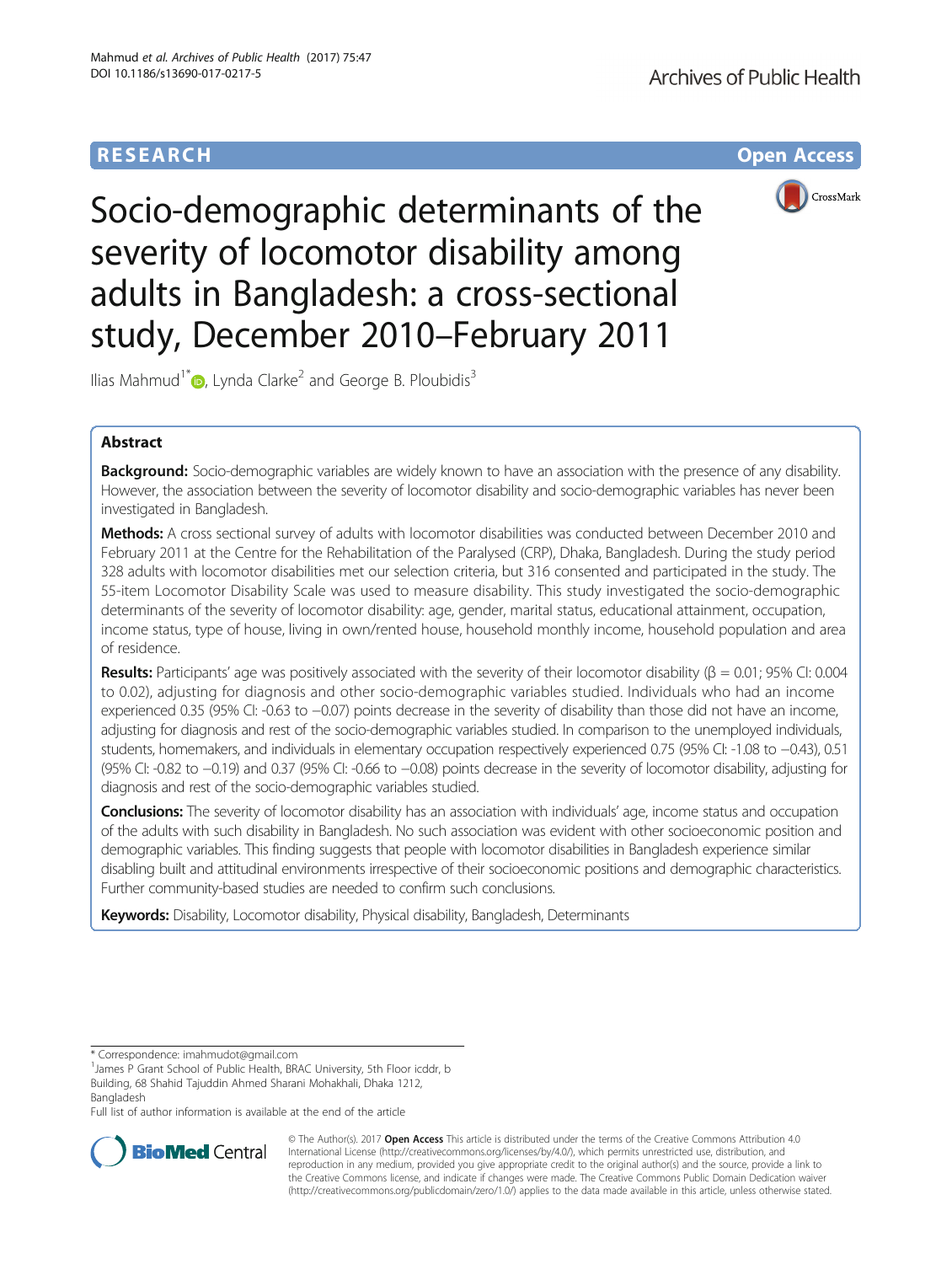### Background

Disability is an evolving concept. Over the past decades there has been a paradigm shift from a medical model towards a more social model of disability. This paradigm shift was evident with the introduction of the International Classification of Functioning, Disability and Health (ICF) in 2001 [[1\]](#page-8-0). According to the ICF, disability does not result from individuals' health conditions alone, but when the negative aspects of their health conditions (impairments) are confronted with unfavourable environmental (physical, social and attitudinal) and personal factors [[1\]](#page-8-0). The inclusion of such contextual factors in the ICF framework validates their role as the important determinants of disability.

There is growing evidence of the association between individuals' societal conditions and their health [\[2](#page-8-0)–[4](#page-8-0)]; and of a strong relationship between socio-economic position and the incidence of disabling health conditions [[5, 6](#page-8-0)]. Interaction between an unfavourable social context and impairment reduces capabilities, and restricts the functioning of people with disabilities (PWDs), Amartya Sen argued [[7\]](#page-8-0). Likewise, social theories of disability suggest that disability is largely determined by social determinants, the conditions in which people are born, grow, live, work and age [[5, 8\]](#page-8-0).

Among the social determinants of health, socioeconomic position has received particular attention from social researchers [[3, 9](#page-8-0)–[11](#page-8-0)]. Income, education and occupation have frequently been used as socioeconomic position measures [\[3](#page-8-0), [11](#page-8-0)]. Literature suggests that a higher level of income is associated with better access to health and social services, better diet, better housing and working conditions, and a lower level of exposure to environmental pollutants, among others [\[3](#page-8-0), [12](#page-8-0)–[14](#page-8-0)]. Education is another powerful indicator of socioeconomic position. There is ample evidence of a strong association between education and lifestyle, risk behaviours and the prevention of ill health, problem solving ability related to health, and social values, such as individuals' perceived importance of looking after their own health [\[3](#page-8-0)]. Occupation has been found to be associated with differential exposures to physical and psychological risk factors, individuals' ability to obtain good housing, and access to health care, among others [\[3](#page-8-0)]. The effects of socioeconomic position on health have been widely investigated in high-income countries, but less work has been done on this topic in low-income countries [[3\]](#page-8-0). To date, there has been no investigation of the association between sociodemographic characteristics and the severity of locomotor disability (LD) in Bangladesh.

The higher estimated prevalence of disability among adults in low-income countries (18%) compared to highincome countries (11.8%) [[15](#page-8-0)] perhaps is a testimony to

the role of socio-economic determinants of disability. Globally, there are inequalities in health, both between and within countries, and these inequalities are largely avoidable [\[2](#page-8-0), [16](#page-8-0)]. Likewise, there are avoidable inequalities in living a disability free life, both between and within countries. There is growing research evidence suggesting that many of these health inequalities are due to social factors [[2\]](#page-8-0). Amartya Sen argued that poor and disadvantaged groups, including PWDs, should have greater access to public goods and services in order to achieve equality in their capabilities [[17](#page-8-0)]. Given this scenario, this study investigated whether socio-demographic variables are associated with the severity of LD among adults in Bangladesh.

### Methods

A cross sectional survey of adults with locomotor disabilities was conducted between December 2010 and February 2011 at the Centre for the Rehabilitation of the Paralysed (CRP), Dhaka, Bangladesh. The CRP is a non-governmental, not for profit, specialised rehabilitation centre in Bangladesh. It provides holistic rehabilitation services to people with locomotor disabilities. CRP offers both institutional-based (inpatient, out-patient and vocational) and communitybased rehabilitation (CBR) services which are managed by a multidisciplinary team involving medical doctors, nurses, physiotherapists, occupational therapists, speech and language therapists, trained staff in orthotics and prosthetics, counsellors, vocational trainers and social workers [[18\]](#page-8-0).

#### Sampling

Participants were recruited from the out-patient, vocational and CBR departments of the CRP. Adults with locomotor disabilities were considered eligible for this study if they were living in a community at the time of interview for at least the past 30 consecutive days; aged between 18 and 65 years; and who did not have any of the following co-morbidities: cognitive and perceptual problems, dementia or problems with memory, psychiatric disorders, or any other medical emergency. Participants' diagnoses were checked from the medical notes of the CRP. During the study period 328 adults with locomotor disabilities met our selection criteria and 316 consented and participated in the study. Out of the total 316 participants, 199 were recruited from CRP's out-patient and vocational training departments; and were interviewed at the centre. The remaining 117 participants were recruited through CRP's CBR programme and were interviewed in their own community. A flowchart of the sampling design is provided as Fig. [1](#page-2-0). Characteristics of the participants are presented in Table [1](#page-3-0) and Fig. [2](#page-4-0).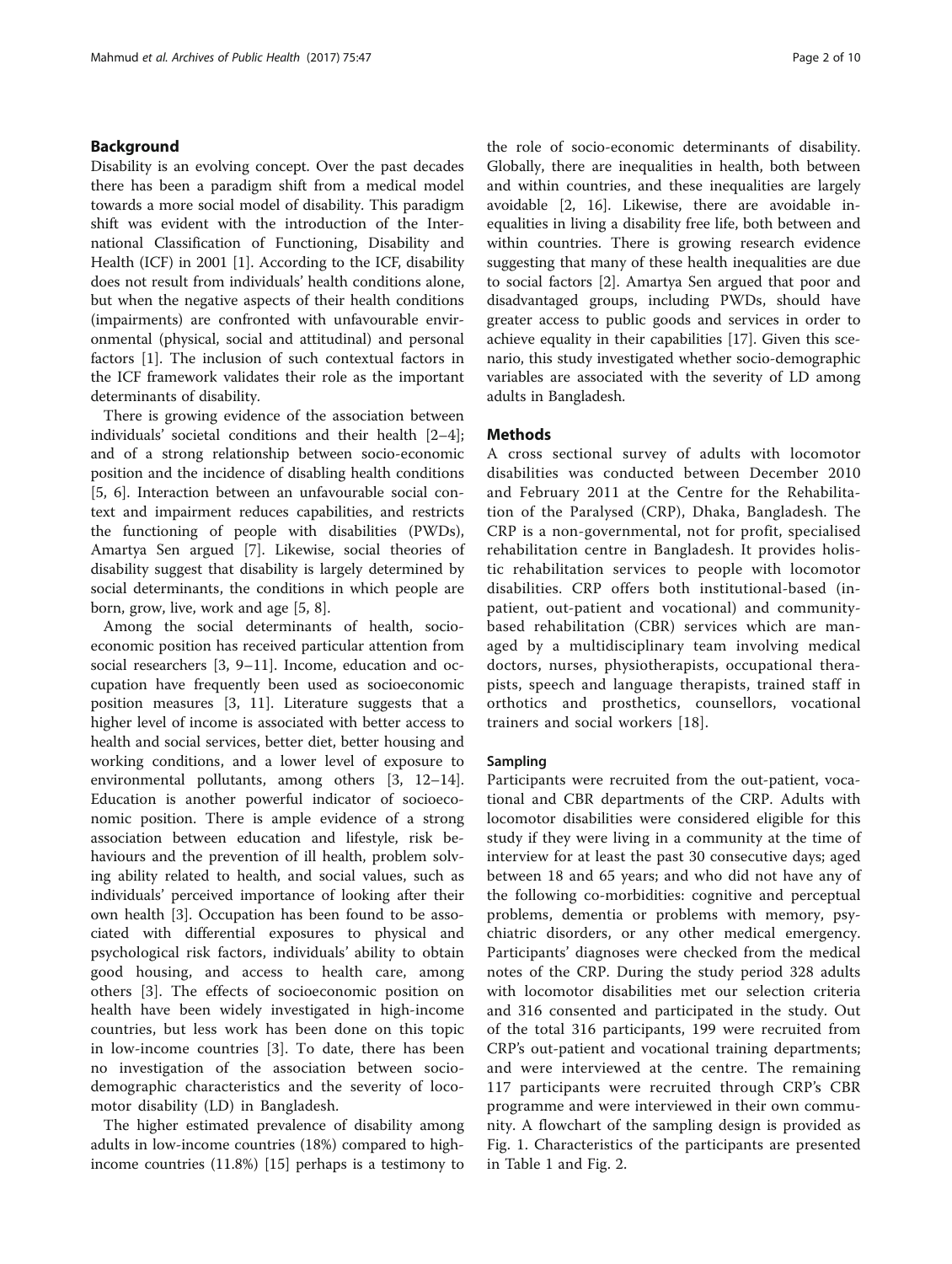<span id="page-2-0"></span>

### Data collection

Four data collectors and the first author conducted all interviews using a structured questionnaire. All data collectors were university graduate and had previous data collection experience in disability studies. Among them, two had social science background and were also involved in a previous qualitative study conducted to develop the Locomotor Disability Scale (LDS); one was an occupational therapy graduate and the other was a physiotherapy graduate. All of the data collectors received 5 days training on data collection. Training was conducted by the first author and an experienced occupational therapist working in Bangladesh.

### Disability measurement

Participants' disability was measured using the LDS. The LDS is a 55-item ordinal scale. Its items include mobility activities and activities from all aspects of occupational performance: activities of daily living, productivity/work and leisure. It asks the respondents to rate the difficulty they face in performing each of the selected activity items. The LDS response options ranges from 0 to 4, where '0′ indicates no difficulty and '4′ indicates extreme difficulty or inability to perform the activity. The LDS items were developed through qualitative research (which yielded 70 activity items) [\[19](#page-8-0)]; and were refined using exploratory and confirmatory factor analysis (which retained 55 activity items). Factor analysis confirmed a one-factor model meaning all 55 item measure only one underlying construct- locomotor disability. Further detail of the development of the LDS is discussed elsewhere [\[20](#page-8-0)]. Total LD score for each individual was calculated by the application of the latent variable model, where high score indicates severe disability. In order to derive the total LD score, the Full Information Maximum Likelihood (FIML) was used to deal with missing values. The 55-item LDS is presented as Additional file [1](#page-7-0): Table S1.

#### Assessment of socio-demographic status

- 1. Demographic variables included age, gender, marital status, and area of residence. Area of residence was categorised as rural or urban according to the definition used in the Bangladesh Demographic and Health Surveys [\[21,](#page-8-0) [22\]](#page-8-0).
- 2. Classic measures of socioeconomic position [[3](#page-8-0), [23](#page-8-0)]: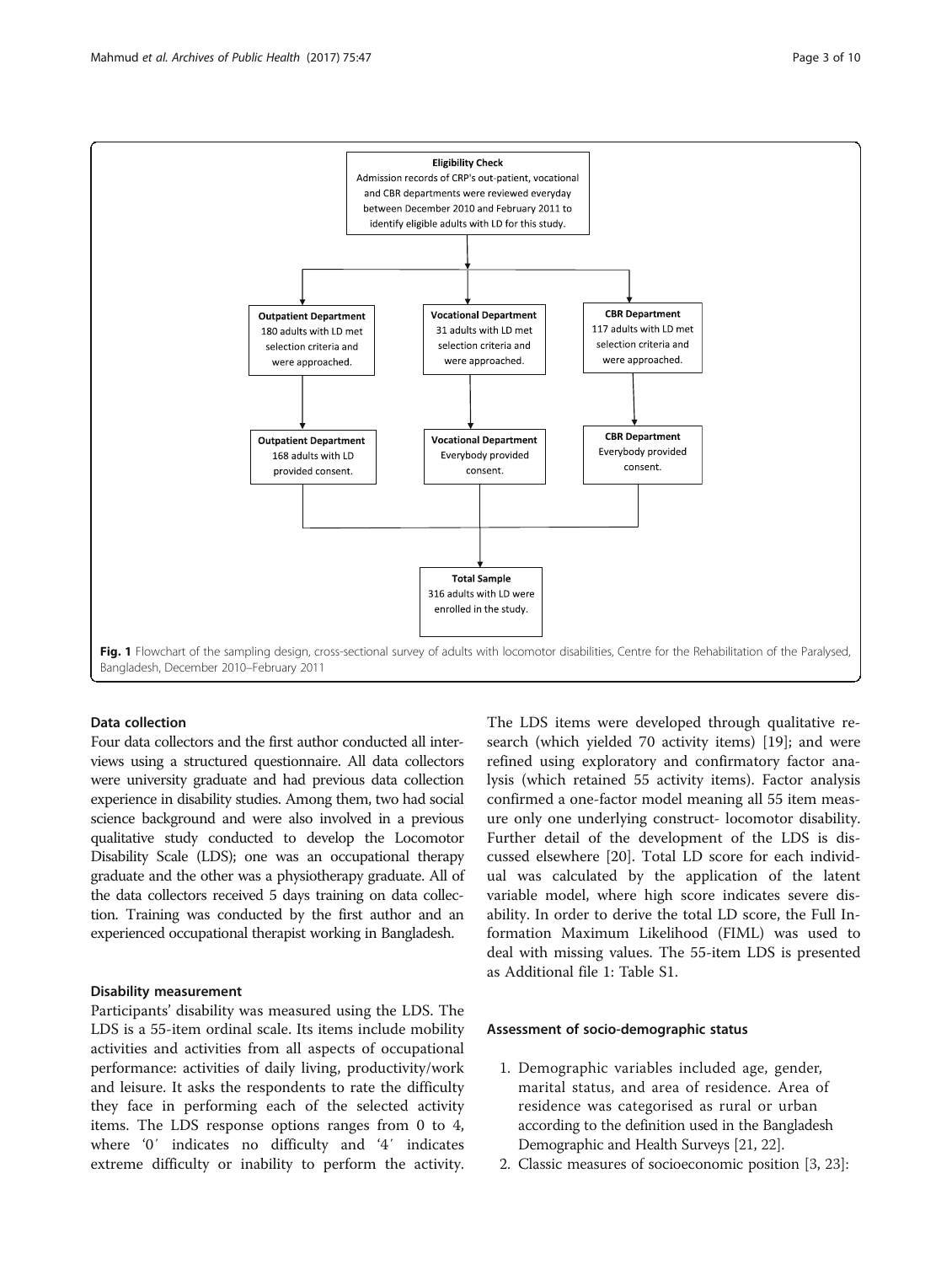<span id="page-3-0"></span>Table 1 Socio-demographic characteristics of the participantsa cross sectional survey of adults with locomotor disabilities, Centre for the Rehabilitation of the Paralysed, Dhaka, Bangladesh, December 2010–February 2011

| Characteristics                 | Mean (SD)/Median/Proportions (95% CI) |  |  |
|---------------------------------|---------------------------------------|--|--|
| Age (in years)                  |                                       |  |  |
| Mean (SD)                       | 37.3 (13.8)                           |  |  |
| Gender                          |                                       |  |  |
| Male                            | 67.7% (62.3–72.7%)                    |  |  |
| Female                          | 32.3% (27.3-37.7%)                    |  |  |
| Marital status                  |                                       |  |  |
| Currently married               | 59.4% (53.8-64.7%)                    |  |  |
| Divorced/separated/widowed      | 5.7% (3.6-8.9%)                       |  |  |
| Never married                   | 34.9% (29.8-40.4%)                    |  |  |
| Educational attainment          |                                       |  |  |
| Less than primary               | 23.4% (19.1-28.4%)                    |  |  |
| Primary                         | 33.5% (28.5-39.0%)                    |  |  |
| Lower Secondary                 | 14.2% (10.8-18.6%)                    |  |  |
| Upper Secondary or higher       | 28.8% (24.0-34.1%)                    |  |  |
| Occupation                      |                                       |  |  |
| Unemployed                      | 44.6% (39.2–50.2%)                    |  |  |
| Elementary                      | 12.7% (9.4–16.8%)                     |  |  |
| Public/private service          | 13.0% (9.7-17.2%)                     |  |  |
| <b>Business</b>                 | 10.4% (7.5-14.4%)                     |  |  |
| Student                         | 8.2% (5.7-11.8%)                      |  |  |
| Housewife                       | 11.1% (8.0-15.1%)                     |  |  |
| Monthly income status           |                                       |  |  |
| Earning                         | 37% (31.8–42.5%)                      |  |  |
| Median (those earning)          | BDT 6000 (74.4 USD)                   |  |  |
| Housing condition-type of house |                                       |  |  |
| Non-brick built house           | 59.3% (53.8-64.7%)                    |  |  |
| Flat                            | 12.4% (9.2–16.5%)                     |  |  |
| Brick built house               | 28.3% (23.5–33.5%)                    |  |  |
| Area of residence- Rural        | 66.4% (60.9-71.4%)                    |  |  |
| Household monthly income        |                                       |  |  |
| Median                          | BDT 9750 (120.9 USD)                  |  |  |
| Min-Max                         | BDT 0.00 - 80,000.00 (0-992.2 USD)    |  |  |
| Household population            |                                       |  |  |
| Mean (SD)                       | 4.8 persons (2.13)                    |  |  |

- a. Income: respondents' household monthly income data were used. Income was reported in BDT (Bangladesh currency). Household members included those who share food from the same pot.
- b. Education: the International Standard Classification of Education (ISCED) [\[24](#page-8-0)] was used to define educational attainment of the participants.
- c. Occupation: If participants were involved in more than one occupation at the time of interview, their main occupation was recorded. Participants' occupations were grouped under the following categories: unemployed, elementary occupation, public/private service, business, student and homemaker. Unemployed group included those without a paid or un-paid job at the time of interview. Elementary occupation included agricultural labours, transport workers, labours in office and other industries and other elementary workers [\[25](#page-8-0)]. Students included those who were continuing their formal study by any means, either attending an institution or at their own home with a special arrangement with their educational institution. Homemakers included housewives who were actively performing all or some of their household responsibilities at the time of the interview. Housewives who could not perform their household work and were not involved in any other paid or un-paid job and were not studying in a formal institution were grouped as unemployed.
- 3. Other socioeconomic position variables included 'type of house' and a dichotomous variable, indicating whether participants were living in their own house or in rented house at the time of the interview. The participants' home was recorded as 'flat' if they were living in a set of rooms which are part of a larger building; 'brick house' if they were living in a brick built detached or semi-detached building and as 'non-brick house if they were living in a mud, bamboo, bush and/or tin made house.

### Statistical analyses

For the descriptive analysis, mean and standard deviation or median and range were reported for continuous variables; and categorical variables were reported as proportions (Table 1). Linear regression analysis was performed to estimate regression coefficients relating LD for the selected explanatory variables. The continuous latent trait disability scores were used in linear regression analyses. Both bivariate and multivariable linear regression analyses were performed. The Stata 13 data analysis and statistical software was used for data analyses.

### Results

### Characteristics of the study participants

The study participants are described in Table 1 and Fig. [2](#page-4-0). They were aged between 18 and 65 years with a mean of 37.3 years (Standard Deviation, SD = 13.8). The majority (59.4%,  $n = 187$ ) of them were married and rural residents (66.4%,  $n = 209$ ), and two-thirds (67.7%,  $n = 214$ ) of them were male. Over a fifth (23.4%,  $n = 74$ ) of the participants had less than primary education; just over one-third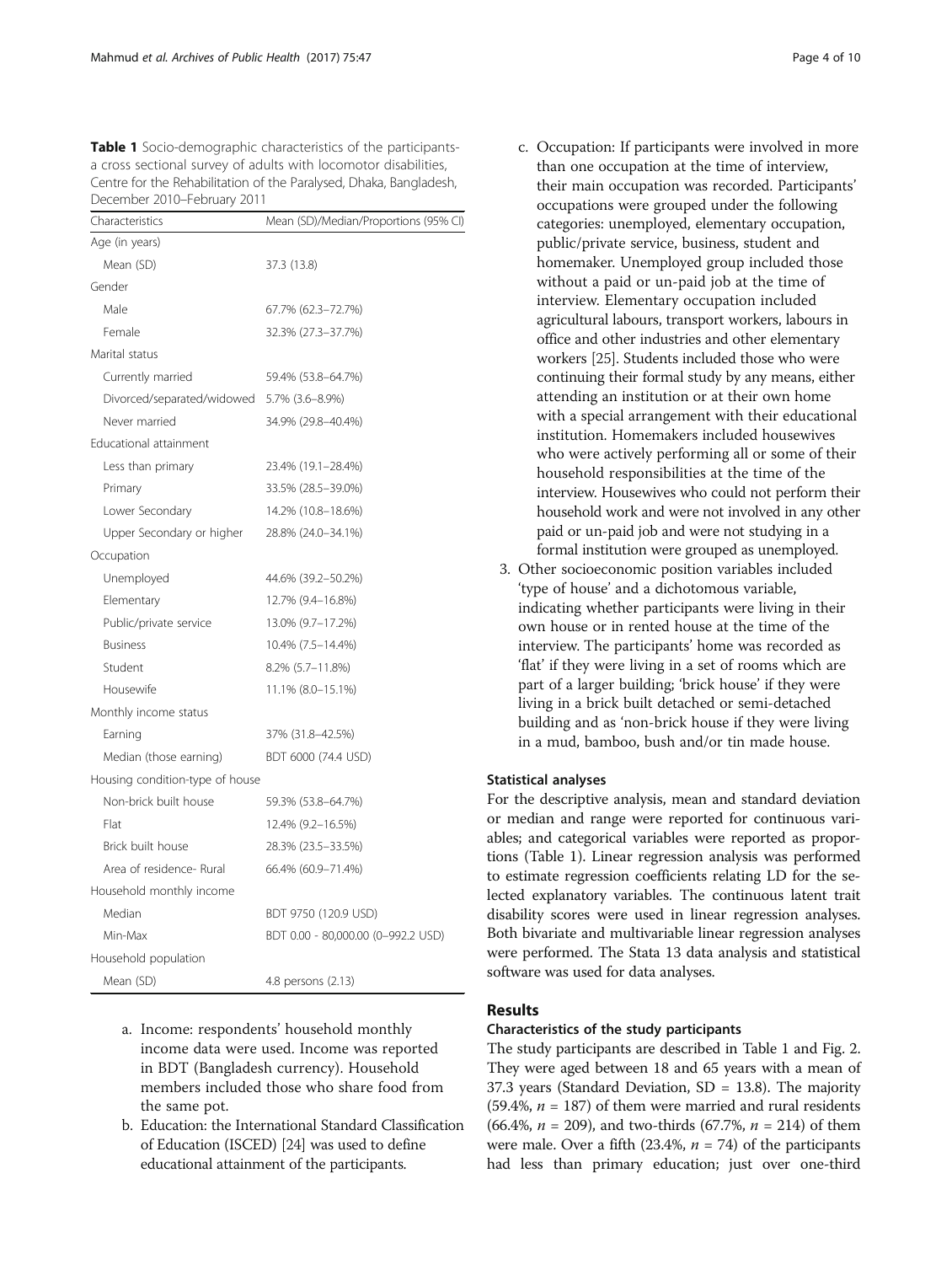<span id="page-4-0"></span>

(33.5%,  $n = 106$ ) had primary education; and over a quarter (28.8%,  $n = 91$ ) had upper secondary or higher educational attainment. The majority (63%,  $n = 199$ ) of the participants did not have any income. The median monthly household income was BDT 9750 (USD 120.9) ranging from BDT 0 to 80,000. One tenth  $(10.1\%, n = 31)$ of the households did not have any income at all. On average, each household had 4.8 members with a SD of 2.13. Participants had a wide range of disabling conditions including spinal cord injury, stroke, arthritis, chronic back pain, cerebral palsy, poliomyelitis and amputation (Fig. 2). Participants' minimum and maximum disability scores were −1.4 and 3.3, respectively; while the mean score was 0.2 (95% CI: 0.1–0.3).

### Socio-demographic predictors of severity of locomotor disability

In bivariate linear regression analyses, presented in Table [2,](#page-5-0) evidence was found for an association between the severity of locomotor disability (LD) and age; marital status; educational attainment; and occupation type; and income status of the participants. However, no evidence was found for an association between the severity of LD and gender; household income; type of house, living in own home; household population size; and area of residence.

A year increase in age was associated with a 0.02 (95% CI:0.01 to 0.02) point increase in locomotor disability. Being divorced, separated or widowed was associated with a 0.48 (95% CI:0.10 to 0.86) point increase in the severity of LD when compared to being currently married. On the other hand, being never married was associated with 0.24 (95% CI:−0.43 to −0.06) points decrease in LD when compared to being currently married. Upper secondary or higher educational attainment was associated with 0.24 (95% CI:−0.49 to −0.005) points decrease in LD in comparison to less than primary educational attainment. In comparison to

unemployed individuals, individuals in elementary occupation, public/private service, business, students and homemakers were respectively experienced 0.52 (95% CI:−0.77 to −0.27), 0.63 (95% CI:−0.88 to −0.38), 0.84 (95% CI: −1.12 to −0.57), 1.01 (95% CI:−1.31 to −0.71) and 0.62 (95% CI:−0.89 to −0.36) points decrease in the severity of LD.

In multivariable linear regression analysis, after controlling for diagnosis, evidence for an association was found only between the severity of LD and participants' age; income status; and occupation type (Table [2\)](#page-5-0). No evidence of association, after controlling for diagnoses, was found between the severity of LD and gender; marital status; educational attainment; household monthly income; type of house; living in own home; household population size; and area of residence. Participants' age was positively associated with the severity of their LD with 1 year increase in age was associated with 0.01 points increase in the severity of LD (95% CI: 0.01 to 0.03), adjusting for diagnosis and rest of the socio-demographic variables. In comparison to the unemployed individuals, individuals in elementary occupation, students and homemakers experienced 0.37 (95% CI: -0.66 to −0.08), 0.75 (95% CI: -1.08 to −.43) and 0.51 (95% CI: -0.82 to −0.19) points decrease in the severity of LD, respectively after adjusting for diagnosis and rest of the socio-demographic variables. However, no statistically significant differences in the severity of LD were observed between unemployed individuals and individuals employed in public/private services; and individuals running their own business. On the other hand, individuals with an income experienced 0.35 (95% CI: -0.63 to −0.07) points decrease in the severity of LD when compared to individuals without any income, adjusting for diagnosis and rest of the socio-demographic variables. This multivariable linear regression model predicting the severity of LD among different socio-demographic groups, after adjusting for diagnoses accounted for 37% of the total variation in LD (Table [2\)](#page-5-0).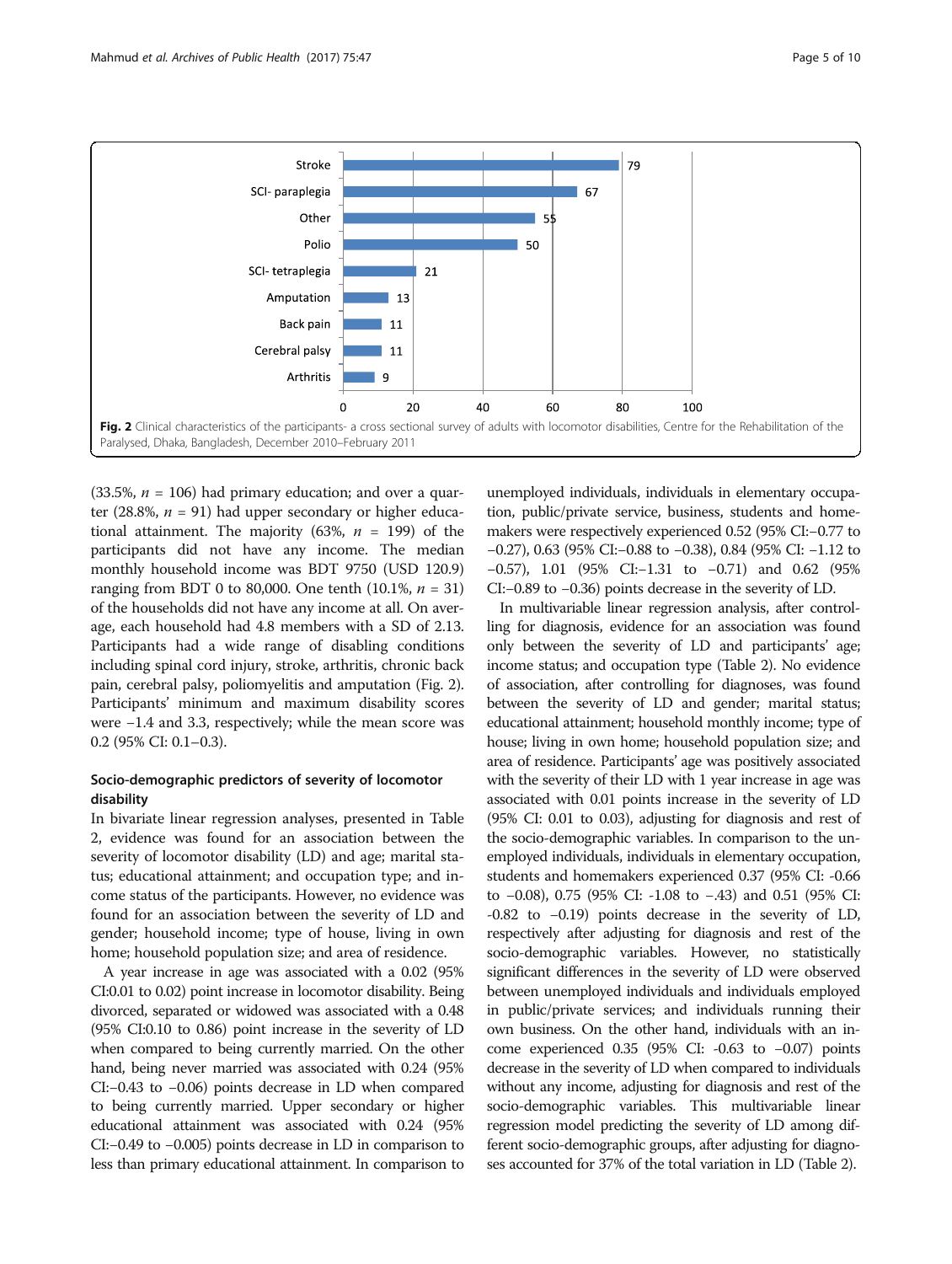<span id="page-5-0"></span>Table 2 Multivariable linear regression model predicting severity of disability, cross-sectional survey of adults with locomotor disabilities, Centre for the Rehabilitation of the Paralysed, Bangladesh, December 2010–February 2011  $\overline{a}$ 

| Variables                               |                     | Bivariate analyses |                     | Multivariable model ( $R^2$ = 0.43; adj $R^2$ = 0.37) |  |
|-----------------------------------------|---------------------|--------------------|---------------------|-------------------------------------------------------|--|
|                                         | β                   | 95% CI             | β                   | 95% CI                                                |  |
| Age                                     | .02                 | .01 to.02          | .01                 | .004 to .02                                           |  |
| Gender                                  |                     |                    |                     |                                                       |  |
| Male                                    | $\circ$             |                    | 0                   |                                                       |  |
| Female                                  | $-.13$              | $-.32$ to $.05$    | .09                 | $-.12$ to $.29$                                       |  |
| Marital status                          |                     |                    |                     |                                                       |  |
| Currently married                       | $\circ$             |                    | 0                   |                                                       |  |
| Divorced/separated/widowed              | .48                 | .10 to .86         | .30                 | $-.04$ to $.64$                                       |  |
| Never married                           | $-24$               | $-.43$ to $-.06$   | .12                 | $-.11$ to $.34$                                       |  |
| Educational attainment                  |                     |                    |                     |                                                       |  |
| Less than primary                       | $\circ$             |                    | $\mathsf{O}\xspace$ |                                                       |  |
| Primary                                 | .02                 | $-.25$ to $.22$    | .10                 | $-.11$ to $.31$                                       |  |
| Lower secondary                         | .20                 | $-.49$ to $.10$    | .15                 | $-.10$ to $.41$                                       |  |
| Upper secondary or higher               | $-.25$              | $-.49$ to $-.005$  | .11                 | $-.13$ to $.36$                                       |  |
| Occupation                              |                     |                    |                     |                                                       |  |
| Unemployed                              | $\circ$             |                    | 0                   |                                                       |  |
| Elementary                              | $-.52$              | $-.77$ to $-.27$   | $-37$               | $-.66$ to $-.08$                                      |  |
| Public/private service                  | $-63$               | $-.88$ to $-.38$   | $-.14$              | $-.52$ to $.23$                                       |  |
| <b>Business</b>                         | $-.84$              | $-1.12$ to $-.57$  | $-.30$              | $-.66$ to $.07$                                       |  |
| Student                                 | $-1.01$             | $-1.31$ to $-.71$  | $-.75$              | $-1.08$ to $-.43$                                     |  |
| Homemaker                               | $-.62$              | $-.89$ to $-.36$   | $-.51$              | $-.82$ to $-.19$                                      |  |
| Income status- Earning                  |                     |                    |                     |                                                       |  |
| No                                      | $\circ$             |                    | 0                   |                                                       |  |
| Yes                                     | $-.44$              | $-.61$ to $-.26$   | $-.35$              | $-.63$ to $-.07$                                      |  |
| Type of house                           |                     |                    |                     |                                                       |  |
| Non-brick house                         | $\mathsf{O}\xspace$ |                    | $\mathsf{O}\xspace$ |                                                       |  |
| Flat                                    | $-.02$              | $-.30$ to $.25$    | .11                 | $-.22$ to $.44$                                       |  |
| <b>Brick house</b>                      | $-.03$              | $-.24$ to $.17$    | $-.02$              | $-.21$ to $.18$                                       |  |
| Living in own house                     | .10                 | $-.11$ to $.30$    | .13                 | $-.11$ to $.37$                                       |  |
| Household monthly income (thousand BDT) | $-.004$             | $-.01$ to $.002$   | $-.004$             | $-.01$ to $.002$                                      |  |
| Household population                    | .01                 | $-.03$ to $.05$    | $-.01$              | $-.05$ to $.003$                                      |  |
| Residence-Rural                         | $\mathbb O$         |                    | $\mathsf{O}\xspace$ |                                                       |  |
| Urban                                   | $-.01$              | $-.19$ to $.18$    | .13                 | $-.10$ to $.36$                                       |  |
| Diagnosis                               |                     |                    |                     |                                                       |  |
| SCI-tetraplegia                         | $\circ$             |                    | $\mathsf{O}\xspace$ |                                                       |  |
| SCI- paraplegia                         | $-.59$              | $-.93$ to $-.25$   | $-.51$              | $-.85$ to $-.18$                                      |  |
| Stroke                                  | $-.53$              | $-.87$ to $-.19$   | $-.71$              | $-1.04$ to $-.37$                                     |  |
| Arthritis                               | $-1.10$             | $-1.64$ to $-.55$  | $-1.08$             | $-1.60$ to $-.56$                                     |  |
| Chronic back pain                       | $-1.31$             | $-1.82$ to $-.80$  | $-1.20$             | $-1.70$ to $-.71$                                     |  |
| Cerebral palsy                          | $-1.26$             | $-1.77$ to $-.76$  | $-1.00$             | $-1.50$ to $-.52$                                     |  |
| Polio                                   | $-1.47$             | $-1.83$ to $-1.12$ | $-1.20$             | $-1.55$ to $-.85$                                     |  |
| Amputation                              | $-.99$              | $-1.47$ to $-.51$  | $-.80$              | $-1.25$ to $-.34$                                     |  |
| Other                                   | $-.97$              | $-1.32$ to $-.62$  | $-.96$              | $-1.30$ to $-.62$                                     |  |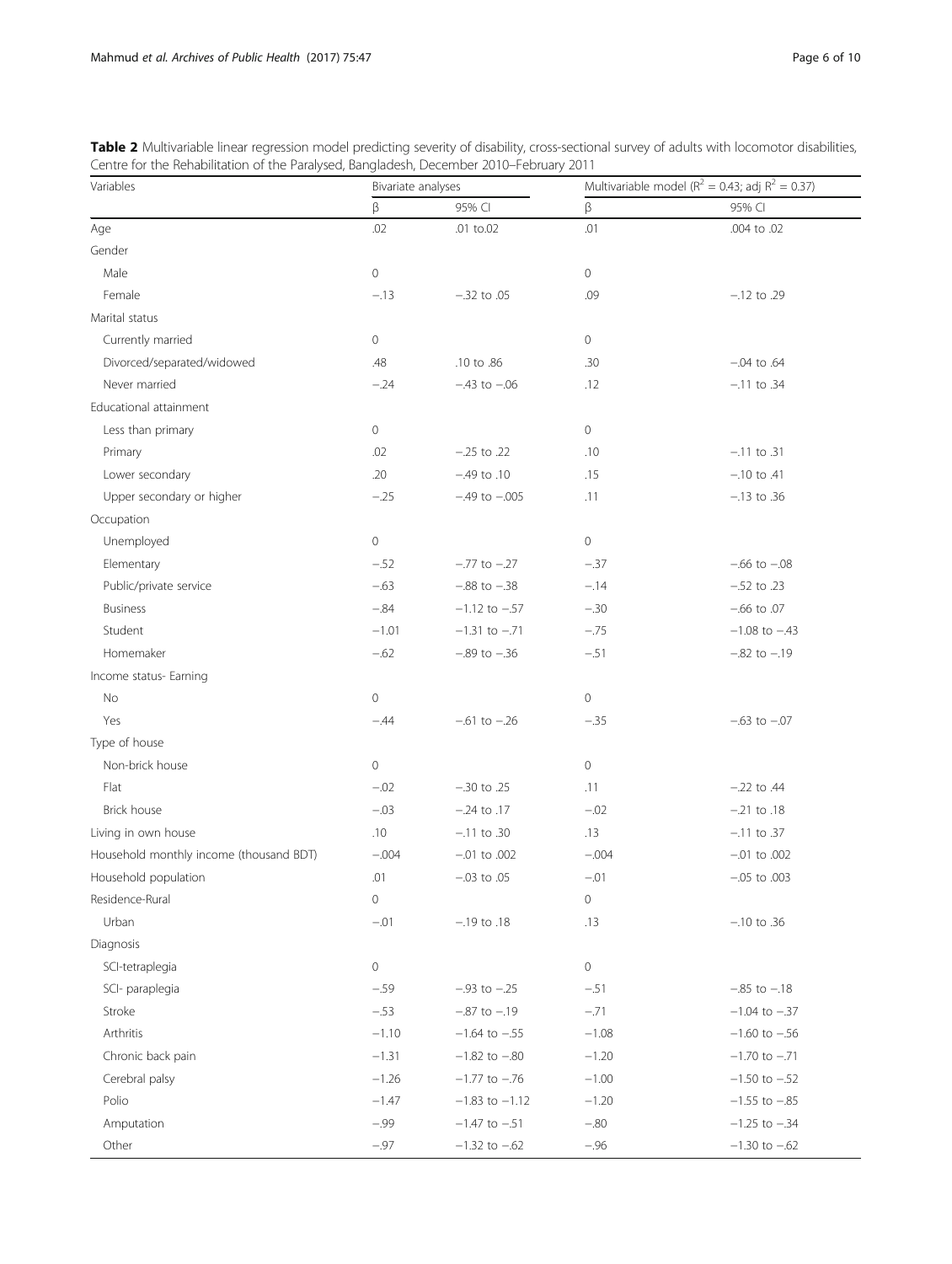### **Discussion**

This study investigated the socio-demographic determinants of the severity of LD: age, gender, marital status, educational attainment, occupation, income status, type of house, living in own/rented house, household monthly income, household population and area of residence, adjusting for diagnosis. Statistically significant evidence of association was found between the severity of LD and age; occupation types; and income status of the adults with LD.

Age is recognised as a major determinant of disability [[3, 26\]](#page-8-0). Risk of severe disabling conditions increases with age [\[27](#page-8-0)]. On the other hand, some disabling conditions are progressive, such as osteoarthritis [[28](#page-8-0)]; hence, severity of these conditions increases with age. In addition, older people are more likely to suffer from age related comorbidities independent to their disabling conditions [[29](#page-8-0)], which might compromise their ability to cope with their disability. In this study, we observed that the severity of LD increased with age. Similarly, another survey of adults aged 60 years and older in 535 villages in Bangladesh found that reporting of severe disabilities increased with age [[30](#page-8-0)]. The Bangladesh Household Income and Expenditure Survey 2010 too found that the proportion of people experience disability increases with age [\[26\]](#page-8-0).

We found that respondents' type of occupation has an association with the severity of their LD. Individuals in elementary occupation, students and homemakers experienced significantly lesser degrees of LD than unemployed individuals. However, no such differences were observed between individuals employed in public/ private sectors and individuals running their own business, and unemployed individuals. PWDs experience inaccessibility and attitudinal barriers in Bangladesh [[31\]](#page-8-0). Therefore, mostly people with mild impairments and/ or people who could adapt their job tasks and environment to fit them could continue their occupation. Similar evidence has also been found elsewhere in the world [\[3](#page-8-0)]. Homemakers/housewives (housewives who could not perform household tasks were coded as unemployed) and students have more control over the nature of their job and environment. In addition, they have less involvement with the outside world. Perhaps, therefore, they experience less severe forms of LD than other occupation groups. Whereas, self-employed and employed people need to frequently encounter the outside world; have little control over their job tasks and environment; therefore, experiencing severe forms of LD. Those with the most severe LDs are unable to continue any job; and thus become unemployed (unemployment resulting from the disability rather than preceding it). A study of PWDs, who successfully completed vocational training from a rehabilitation centre in Bangladesh, identified inaccessible built environment and public transport as the prime inhibiting factors for re-employment of PWDs in Bangladesh [\[32](#page-8-0)]. Other barriers of re-employment of PWDs were physical impairment, lack of motivation, and family and community members' negative attitudes towards PWDs [[32\]](#page-8-0).

Disability prevalence is higher among women in Bangladesh [[26, 30\]](#page-8-0). However, no previous studies in Bangladesh have investigated the association between the severity of LD and gender. Nevertheless, this study found no evidence to suggest an association between the severity of LD and gender. There is gender inequality in terms of accessing health and other services in Bangladesh [\[33](#page-8-0)]; which, perhaps, explains the higher disability prevalence among women in Bangladesh. In this study participants were recruited from a rehabilitation centre, so women of this study had already overcome the gender barrier to access rehabilitation services. These women were receiving the same rehabilitation services; and living in a similar socio-political and geographical context as the men of this study. Hence, these environments would probably be equally disabling for both men and women. However, if this study could include the women who had not overcome the gender barriers in accessing rehabilitation services, it might have found some association between gender and the severity of LD.

Bivariate linear regression analysis provided evidence of association between the severity of LD and marital status. However, in the adjusted model no evidence was found. Perhaps, age worked as a confounding variable in this regard; since divorced, separated or widowed participants were older and never married participants were younger compared to the currently married participants.

A previous disability survey in Bangladesh found that the likelihood of having any disability decreases with education [[34\]](#page-8-0). However, our study found lack of evidence to suggest that educational attainment is associated with the severity of LD. Education increases individuals' knowledge and access to information, but the severity of disability may be largely determined by other contextual factors (such as inaccessibility of physical spaces, transport and inappropriate rules and legislations for PWDs). Higher education might increase compliance to the rehabilitation programme, thus highly educated people might develop better capacity than those with poor educational attainment following rehabilitation. However, modifications to the external environment are beyond any individual's control, but subject to the societal and governmental influences and interventions. Therefore, educational attainment might have an association with the 'capacity' of PWDs (performance after neutralising the impact of the societal context) [[1\]](#page-8-0), but not with their 'performance' (executing activities in a real life situation) [[1\]](#page-8-0).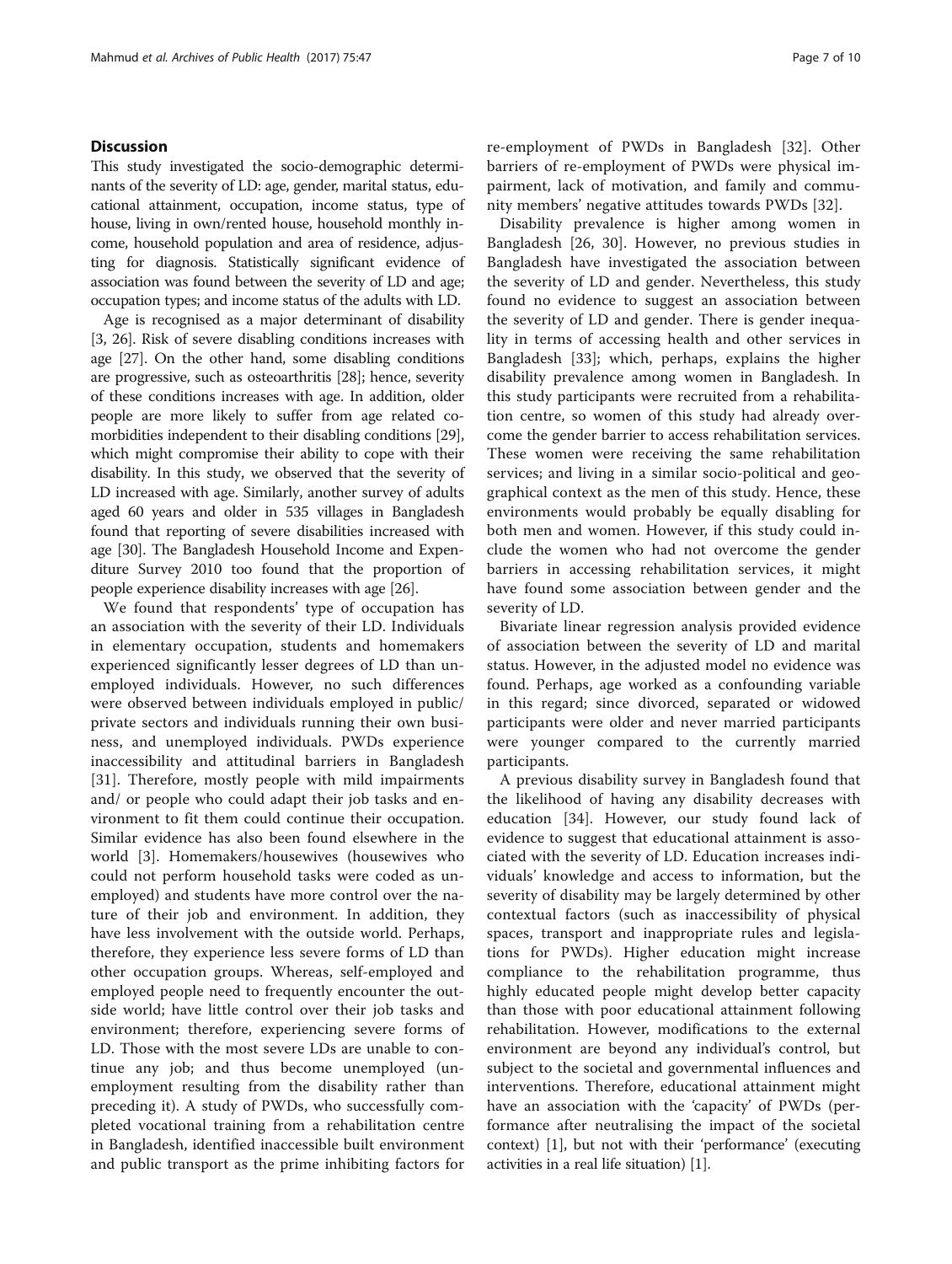<span id="page-7-0"></span>Income is widely known to have an association with disability [[3](#page-8-0), [34\]](#page-8-0). Impoverished people are more likely to have a disability, and PWDs are more likely to become poor losing their income opportunities [[35](#page-9-0)], and managing treatment and rehabilitation costs. However, in our study, no evidence was found to suggest an association between household monthly income and the severity of LD. The Government of Bangladesh does not take responsibility for the home modifications of disabled people. Perhaps their income, even the income of the highest quartile, was not enough to undertake necessary environmental modifications in their homes in order to maximise their functional independence. The very low wages for informal domestic workers in Bangladesh [[36](#page-9-0)] could be another reason for not finding any difference in the severity of disability by household income. Employing somebody or bringing a distant poor family member into the household to look after the disabled member is more economical than bringing in environmental modifications.

We did not find any evidence to suggest an association between the severity of LD and the housing condition; and living in own or rented house. Poor socioeconomic position is widely known to have an association with poor health outcomes and disability [\[3](#page-8-0)]. However, perhaps once a person become disabled in Bangladesh, the severity of their disability cannot be determined by their housing conditions. Better quality brick built houses/flats and poor quality non-brick houses are probably equally disabling in Bangladesh. Buildings in Bangladesh, both private and public, are not accessible for PWDs. The needs of PWDs are not considered during the design process [\[37\]](#page-9-0). Therefore, it is only when a household member becomes disabled the importance of an accessible home becomes obvious. However, perhaps, even the high income group participants were unable or unwilling to bear the costs of modifications of their buildings, as were the comparatively poorest group who were living in non-brick houses. Perhaps because of the same reasons, no evidence of an association was found between the severity of LD and living in one's own or rented house.

Though area of residence has an association with the prevalence of disability in Bangladesh [[34](#page-8-0)], no evidence of such association was observed between the severity of LD and the area of residence in this study. Urban areas in Bangladesh have better road networks than rural areas, but these roads are overcrowded with vehicles and people, and often without, or only with poorly conditioned, footpaths. Thus, perhaps people with LDs have to encounter an equally disabling outside world in both rural and urban Bangladesh.

This study findings need to be interpreted with caution since the participants were selected through a rehabilitation centre. This centre was the only specialised LD rehabilitation centre of its kind in Bangladesh [\[18](#page-8-0)]. But, an inequality in accessing LD rehabilitation services was observed when the socio-demographic characteristics of the participants were compared with those of the national averages. Literacy rate of this study participants' was higher than those of the national rate [\[38\]](#page-9-0). Even though there were lost household income opportunities because of the presence of a disabled household member, the household income was higher among the study participants than the national average [[27](#page-8-0)]. The per capita household income was also higher among the study participants than those of the national average [\[26\]](#page-8-0). The housing condition of the study participants was also better than the general housing standard in Bangladesh [[27](#page-8-0)]. Only one third (32.3%) of the study participants were female, whereas, according to the national census, in 2011 the proportion of female was 49.9% in Bangladesh [\[38\]](#page-9-0). In addition, a previous survey reported that the prevalence of disability was higher among females [[26](#page-8-0)]. A WHO survey also reported that the estimated world prevalence of disability was higher among women [[15](#page-8-0)].

### Conclusions

Although socio-demographic variables are widely known to have an association with the presence of any disability, this study did not find any association of such variables with the severity of LD apart from age, occupation and income status. Perhaps, irrespective of their socio-demographic characteristics PWDs face the similar disabling built and attitudinal environments in Bangladesh. People with higher socioeconomic status might live in better quality houses, but those houses not necessarily are accessible for PWDs. This lack of association between the severity of LD and the majority of the demographic and socioeconomic position variables is believed to be the indication of the ineffectiveness of trying to fit PWDs in an existing non-inclusive society. This study results call for a state level involvement in making the services and built facilities inclusive in order to allow PWDs to live a better quality life.

### Additional file

[Additional file 1: Table S1.](dx.doi.org/10.1186/s13690-017-0217-5) The Locomotor Disability Scale (LDS) items. (DOCX 13 kb)

#### Abbreviations

BDT: Bangladeshi currency; CBR: Community-based rehabilitation; CI: Confidence interval; CRP: Centre for the rehabilitation of the paralysed; ICF: International classification of functioning, disability and health; LD: Locomotor disability; LDS: Locomotor disability scale; PWDs: People with disabilities; SCI: Spinal cord injury; USD: United States dollar; WHO: World Health Organisation

#### Acknowledgements

This article constituted a chapter of IM's PhD thesis. Iftekhar Mahmud, Tanvir Shatil, Biddut Debnath and M Aminul Haque Chowdhury conducted the interviews with supervision from IM. Authors thank CRP for allowing data collection and providing support during field work in Bangladesh.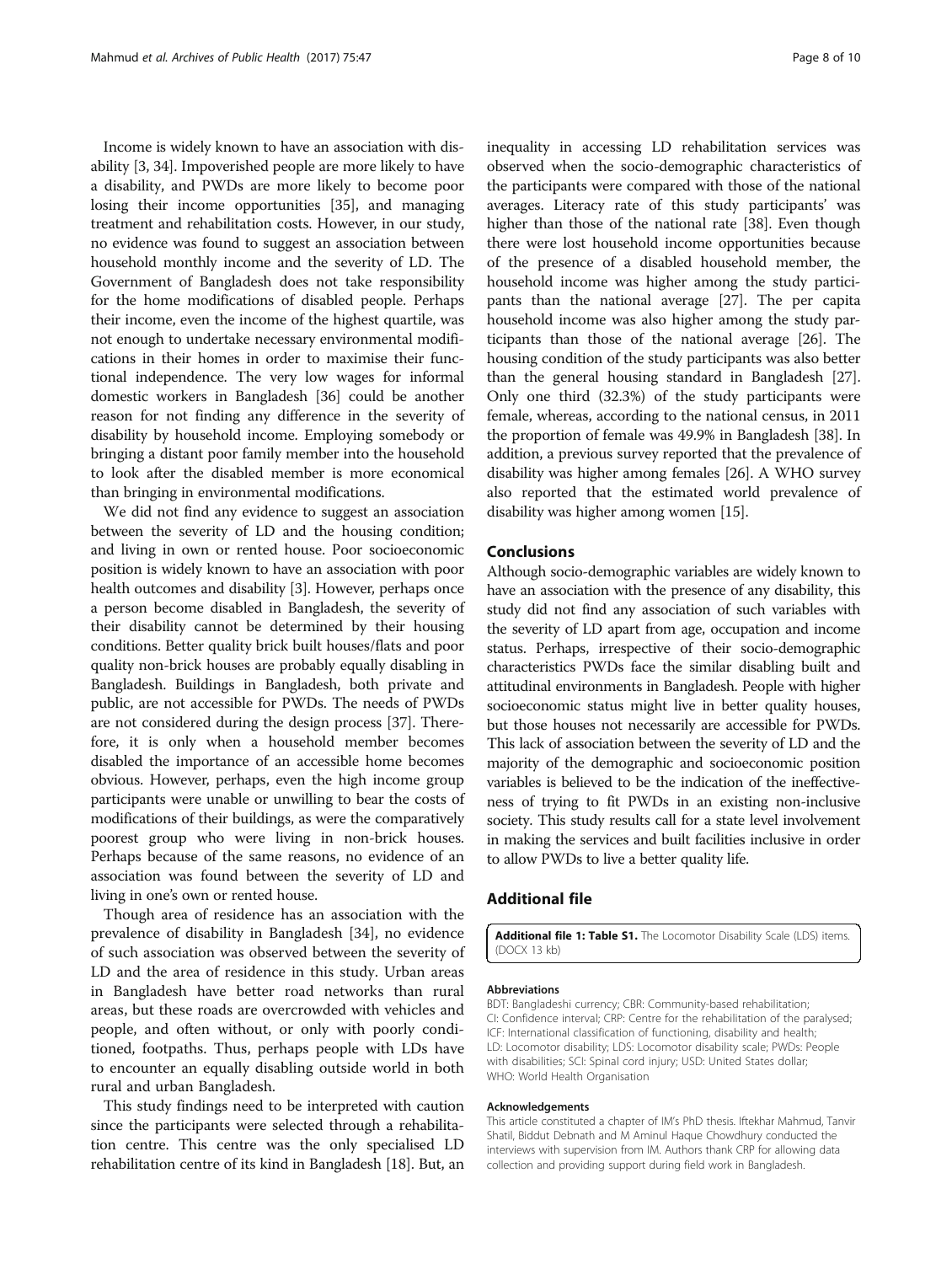### <span id="page-8-0"></span>Funding

IM's PhD scholarship was provided by a European Commission funded project (EU-Asia link: Building Partnership for Better Health Project; grant no: BD/ASIA-link/ASIE/2006/144–465) of the James P Grant School of public health, BRAC university, Bangladesh. Filed work was funded by the James P Grant School of public health.

#### Availability of data and materials

The datasets analysed during the current study available from the corresponding author on reasonable request.

#### Authors' contributions

IM conceptualised, designed, analysed and interpreted data with supervision from LC and GP. IM wrote the initial draft of the manuscript and revised the draft based on feedback received from LC and GP. All authors read and approved the final manuscript.

### Authors' information

IM is an assistant professor at the James P Grant School of Public Health, BRAC university, Dhaka, Bangladesh. LC is an associate professor at London School of Hygiene and Tropical Medicine, London, UK. GP is a professor of population health and statistics and Research Director & Chief Statistician at the Centre for Longitudinal Studies, Department of Social Science, University College London, 55–59 Gordon Square, London, WC1H 0NU, UK.

#### Ethics approval and consent to participate

Ethical approval for this study was obtained from the ethics committees of the London School of Hygiene and Tropical Medicine, London, UK and the Centre for the Rehabilitation of the Paralysed, Dhaka, Bangladesh. Either written or verbal informed consent was obtained from the respondents. Verbal informed consent was obtained in cases of low literacy or when participants could not sign the consent form because of an impaired hand.

#### Consent for publication

Not applicable.

#### Competing interests

The authors declare that they have no competing interests.

### Publisher's Note

Springer Nature remains neutral with regard to jurisdictional claims in published maps and institutional affiliations.

#### Author details

<sup>1</sup> James P Grant School of Public Health, BRAC University, 5th Floor icddr, b Building, 68 Shahid Tajuddin Ahmed Sharani Mohakhali, Dhaka 1212, Bangladesh. <sup>2</sup> London School of Hygiene and Tropical Medicine, Keppel Street, London, UK. <sup>3</sup>Centre for Longitudinal Studies, Department of Social Science, University College London, 55 – 59 Gordon Square, London WC1H 0NU, UK.

### Received: 27 January 2017 Accepted: 5 July 2017 Published online: 20 November 2017

#### References

- 1. World Health Organization (WHO). International classification of functioning, disability and health (ICF). Geneva: WHO; 2001.
- 2. Marmot M. Social determinants of health inequalities. Lancet. 2005;365:1099–104.
- 3. Zitko Melo P, Cabieses VB. Socioeconomic determinants of disability in Chile. Disabil Health J. 2011;4:271–82.
- 4. Marmot M, Allen J, Bell R, Bloomer E, Goldblatt P. WHO European review of social determinants of health and the health divide. Lancet. 2012;380:1011–29.
- 5. Emerson E, Madden R, Graham H, Llewellyn G, Hatton C, Robertson J. The health of disabled people and the social determinants of health. Public Health. 2011;125:145–7.
- 6. Emerson E, Madden R, Robertson J, Graham H, Hatton C, Llewellyn G. Intellectual and physical disability, social mobility, social inclusion & health: background paper for the marmot review. In CeDER research report, vol. 2009:2. Lancaster: Centre for Disability Research (CeDER), Lancaster University; 2009.
- 7. Sen A. Development as freedom. Oxford: Oxford University Press; 2001.
- 8. Shakespeare T. Disability rights and wrongs. London: Routledge; 2006.
- 9. Ploubidis GB, Mathenge W, De Stavola B, Grundy E, Foster A, Kuper H. Socioeconomic position and later life prevalence of hypertension, diabetes and visual impairment in Nakuru. Kenya Int J Public Health. 2013;58:133–41.
- 10. Graham H. Social determinants and their unequal distribution: clarifying policy understandings. Milbank Q. 2004;82:101–24.
- 11. Naess O, Claussen B, Thelle DS, Smith GD. Four indicators of socioeconomic position: relative ranking across causes of death. Scand J Public Health. 2005;33:215–21.
- 12. Galobardes B, Shaw M, Lawlor DA, Lynch JW, Davey SG. Indicators of socioeconomic position (part 2). J Epidemiol Community Health. 2006;60:95–101.
- 13. Galobardes B, Shaw M, Lawlor DA, Lynch JW, Davey SG. Indicators of socioeconomic position (part 1). J Epidemiol Community Health. 2006;60:7–12.
- 14. Liberatos P, Link BG, Kelsey JL. The measurement of social class in epidemiology. Epidemiol Rev. 1988;10:87–121.
- 15. WHO, World Bank. World report on disability. Geneva: WHO; 2011.
- 16. Whitehead M. The concepts and principles of equity and health. Copenhagen: WHO; 1990.
- 17. United Nations Development Programme (UNDP). Sustainability and equity: a better future for all. In human development report. New York: UNDP; 2011.
- 18. CRP. CRP-Bangladesh.<http://www.crp-bangladesh.org> (2010). Accessed 15 Mar 2010.
- 19. Mahmud I, Clarke L, Ploubidis GB. Developing the content of a locomotor disability scale for adults in Bangladesh: a qualitative study. Arch Physiother. 2017;7:7.
- 20. Mahmud I. Development and validation of a Locomotor disability scale in Bangladesh. PhD thesis. London: London School of Hygiene and Tropical Medicine, Faculty of Epidemiology and Population Health; 2014.
- 21. National Institute of Population Research and Training (NIPORT), Mitra and Associates, Macro International. Bangladesh demographic and health survey 2007. Dhaka, Bangladesh and Calverton, Maryland. USA: NIPORT, Mitra and Associates and Macro International; 2009.
- 22. NIPORT, Mitra and Associates, ICF International. Bangladesh demographic and health survey 2011. Dhaka, Bangladesh and Calverton, Maryland. USA: NIPORT, Mitra and Associates and ICF International; 2013.
- 23. Kunst AE, Mackenbach JP. Measuring socioeconomic inequalities in health. WHO Regional Office for Europe: Copenhagen; 1995.
- 24. UNESCO Institute for Statistics. International standard classification of education 2011. Montreal. Quebec: UNESCO Institute for Statistics; 2012.
- 25. International Labour Office. International standard classification of occupations. ISCO-08, vol. 1. Geneva: International Labour Organization; 2012.
- 26. Bangladesh Bureau of Statistics (BBS). Household income and expenditure survey 2010. Dhaka: BBS; 2011.
- 27. Kissela BM, Khoury JC, Alwell K, Moomaw CJ, Woo D, Adeoye O, Flaherty ML, Khatri P, Ferioli S, De Los Rios La Rosa F, et al. Age at stroke: temporal trends in stroke incidence in a large, biracial population. Neurology 2012; 79:1781-1787.
- 28. Hassett G, Hart DJ, Doyle DV, March L, Spector TD. The relation between progressive osteoarthritis of the knee and long term progression of osteoarthritis of the hand, hip, and lumbar spine. Ann Rheum Dis. 2006;65:623–8.
- 29. Rudy TE, Weiner DK, Lieber SJ, Slaboda J, Boston JR. The impact of chronic low back pain on older adults: a comparative study of patients and controls. Pain. 2007;131:293–301.
- 30. Cherry N, Chowdhury M, Haque R, McDonald C, Chowdhury Z. Disability among elderly rural villagers: report of a survey from Gonoshasthaya Kendra. Bangladesh BMC Public Health. 2012;12:379.
- 31. AKM M. The levels of integration of people with spinal cord lesion in Bangladesh. PhD thesis. Leeds. UK: The University of Leeds, Department of Sociology and Social Policy; 2003.
- 32. Hansen CH, Mahmud I, Bhuiyan AJ. Vocational reintegration of people with spinal cord lesion in Bangladesh: an observational study based on a vocational training project at CRP. Asia Pacific Disability Rehabilitation Journal. 2007;18:63–75.
- 33. Ahmed SM, Adams AM, Chowdhury M, Bhuiya A. Gender, socioeconomic development and health-seeking behaviour in Bangladesh. Soc Sci Med. 2000;51:361–71.
- 34. Titumir RAM, Hossain J. Disability in Bangladesh: prevalence, knowledge, attitudes and practices. Unnayan Onneshan: Dhaka; 2005.